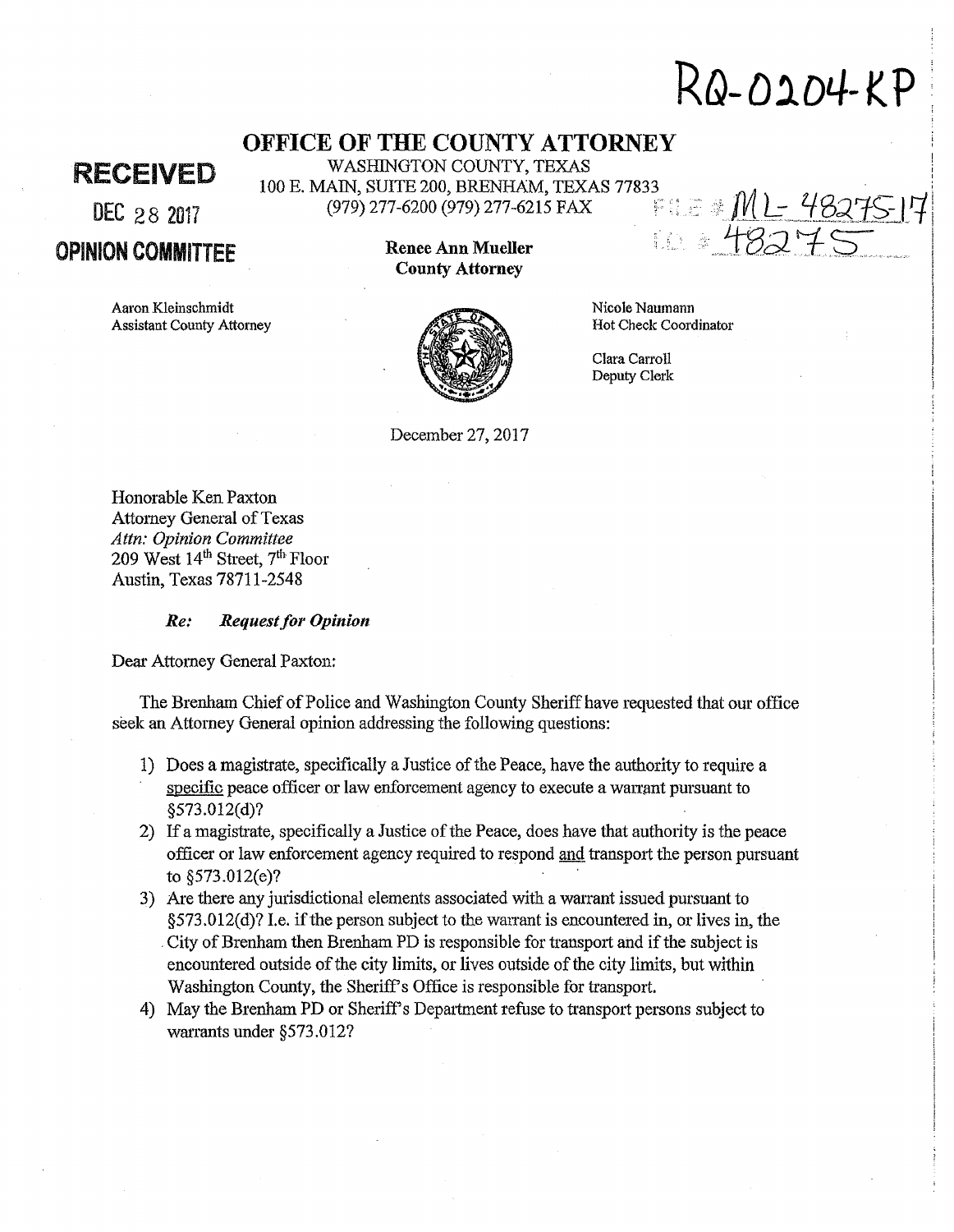5) If a designated law enforcement officer, or the head of a particular law enforcement agency, refuses to execute a warrant pursuant to  $\S 573.012(d)$  may the issuing magistrate hold that person in contempt?

Based upon this letter and the accompanying Brief, the Washington County Attorney's Office is requesting that the Texas Attorney General issue a legal opinion with regard to these questions.

Thank you for your attention to this matter. If your office should require any additional information please contact our office.

Kenee A.

County Attorney Washington County, Texas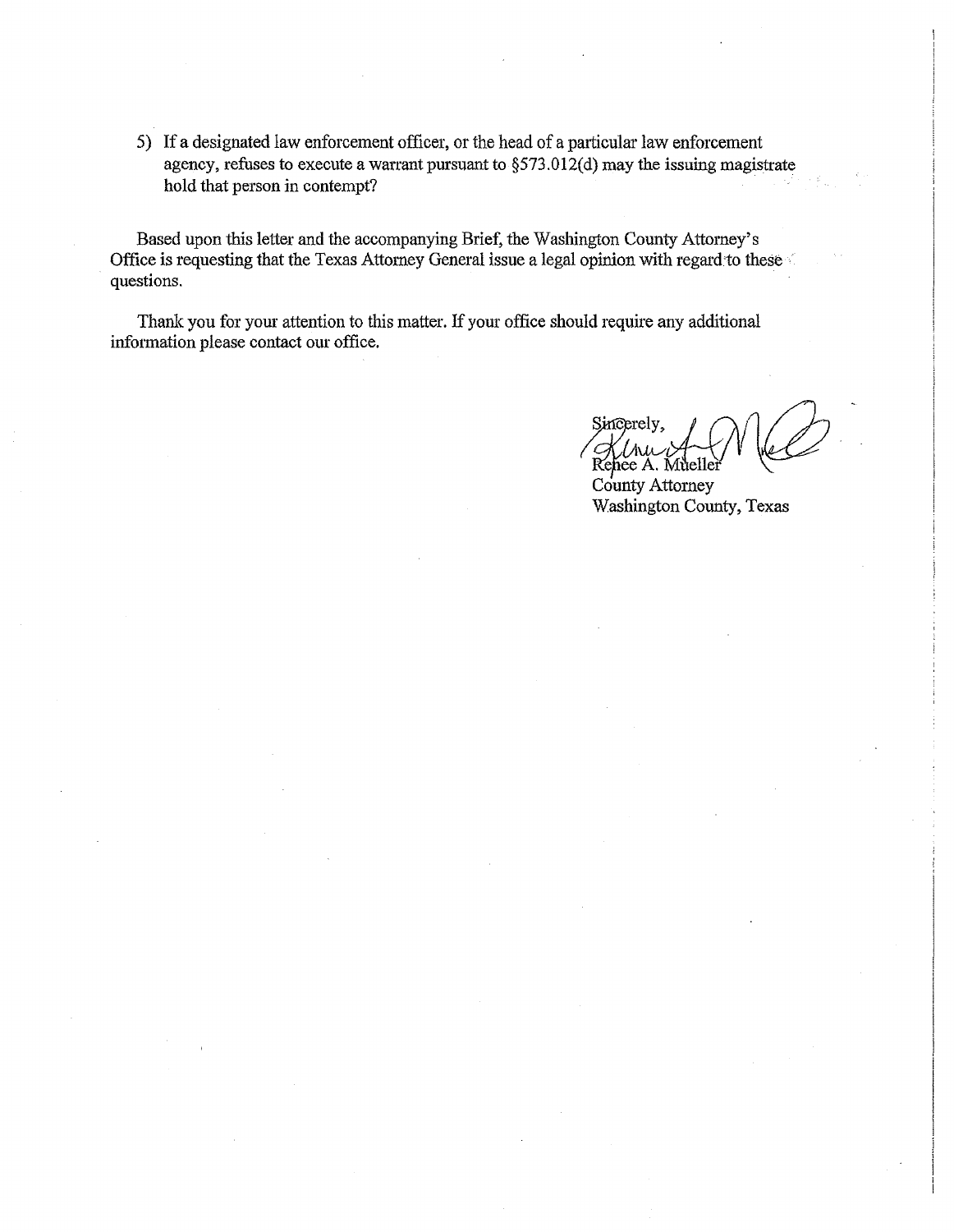# **BRIEF** IN **SUPPORT OF REQUEST FOR ATTORNEY GENERAL OPINION**

The following Brief contains substantive information and background facts intended to supplement the questions contained in the accompanying Request for Attorney General Opinion.

## **QUESTIONS**

- 1) Does a magistrate, specifically a Justice of the Peace, have the authority to require a specific peace officer or law enforcement agency to execute a warrant pursuant to §573.012(d)?
- 2) If a magistrate, specifically a Justice of the Peace, does have that authority is the peace officer or law enforcement agency required to respond and transport the person pursuant to §573.012(e)?
- 3) Are there any jurisdictional elements associated with a warrant issued pursuant to §573.012(d)? I.e. if the person subject to the wanant is encountered in, or lives in, the City of Brenham then Brenham PD is responsible for transport and if the subject is encountered outside of the city limits, or lives outside of the city limits, but within Washington County, the Sheriff's Office is responsible for transport.
- 4) May the Brenham PD or Sheriff's Department refuse to transport persons subject to warrants under §573.0127
- 5) If a designated law enforcement officer, or the head of a particular law enforcement agency, refuses to execute a warrant pursuant to  $\S 573.012(d)$  may the issuing magistrate hold that person in contempt?

# **BACKGROUND AND FACTS**

The City of Brenham Police Department ("Brenham PD") and Washington County Sheriff's Department ("Sheriff's Department") disagree about who must provide transport when a warrant is issued-pursuant to  $\S573.012$  of the Texas Health and Safety Code. We are seeking clarification on the issue of who is responsible for mental health transportation for those patients where an Emergency Detention Order ("EDO") is issued by a magistrate, specifically a Justice of the Peace, pursuant to §573.012 of the Texas Health and Safety Code.

Both Departments agree that when an officer or deputy encounters a person that suggests mental illness, the encountering officer or deputy is responsible to transport the subject to a facility pursuant to §573.001-002 of the Texas Health and Safety Code. However, the two Departments differ in their interpretation of who is responsible for transporting mental health patients when a magistrate issues an EDO for county and/or city residents pursuant to  $\S 573.012$ of the Texas Health and Safety Code.

The Sheriff's Department feels it is Brenham PD's responsibility to transport individuals to a mental health facility for a preliminary examination when a magistrate issues an EDO pursuant to §573.012 if the individuals experienced a psychiatric episode and were encountered by the MHMR Center of Washington County ("MHMR") or hospital personnel at Baylor Scott & White Medical Center because those facilities are located within Brenham city limits. The Brenham PD does not believe it should have to transport all individuals encountered by MHMR or hospital personnel simply because they are located in the city limits of the City of Brenham.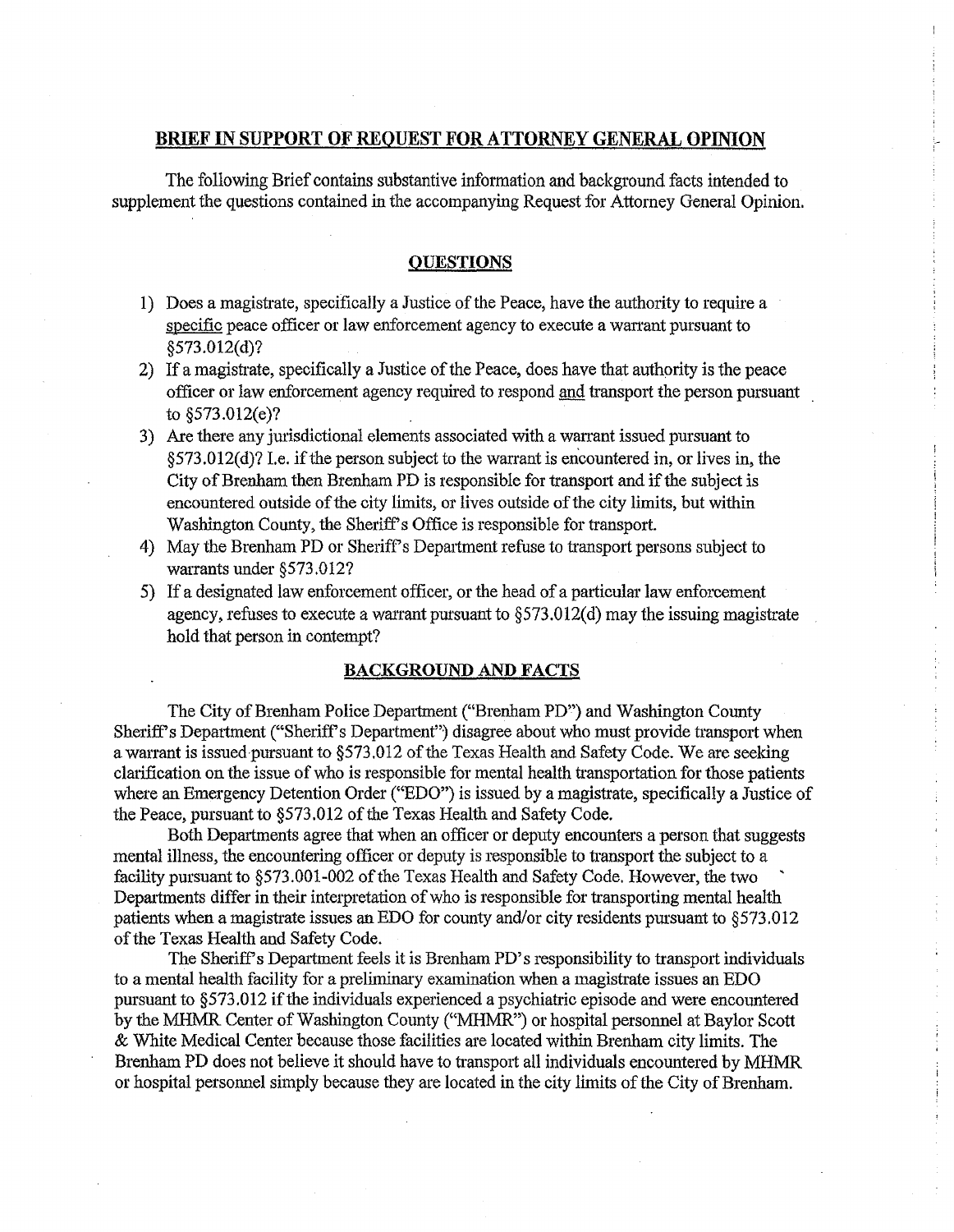## **LEGAL AUTHORITIES**

# **Texas Health** & **Safety Code §573.001** states in part:

(a) A peace officer, without a warrant, may take a person into custody if the officer:

(1) has reason to believe and does believe that:

 $(A)$  the person is a person with mental illness; and

(B) because of that mental illness there is a substantial risk of serious harm to the person or to others unless the person is immediately restrained; and

(2) believes that there is not sufficient time to obtain a warrant before taking the person into custody.

(d) A peace officer who takes a person into custody under Subsection (a) shall immediately transport the apprehended person to:

(1) the nearest appropriate inpatient mental health facility; or

(2) a mental health facility deemed suitable by the local mental health authority, if an appropriate inpatient mental health facility is not available.

**Texas Health & Safety Code §573.012 states in part:** 

(a) Except as provided by Subsection (h), an applicant for emergency detention must present the application personally to a judge or magistrate. The judge or magistrate shall examine the application and may interview the applicant. Except as provided by Subsection  $(g)$ , the judge of a court with probate jurisdiction by administrative order may provide that the application must be:

(1) presented personally to the comt; or

 $(2)$  retained by court staff and presented to another judge or magistrate as soon as is practicable if the judge of the court is not available at the time the application is presented.

(d) The magistrate shall issue to an on-duty peace officer a warrant for the person's immediate apprehension if the magistrate finds that each criterion under Subsection (b) is satisfied.

 $(e)$  A person apprehended under this section shall be transported for a preliminary examination in accordance with Section 573.021 to:

( 1) the nearest appropriate inpatient mental health facility; or

(2) a mental health facility deemed suitable by the local mental health authority, if an appropriate inpatient mental health facility is not available.

(f) The warrant serves as an application for detention in the facility. The warrant and a copy of the application for the warrant shall be immediately transmitted to the facility.